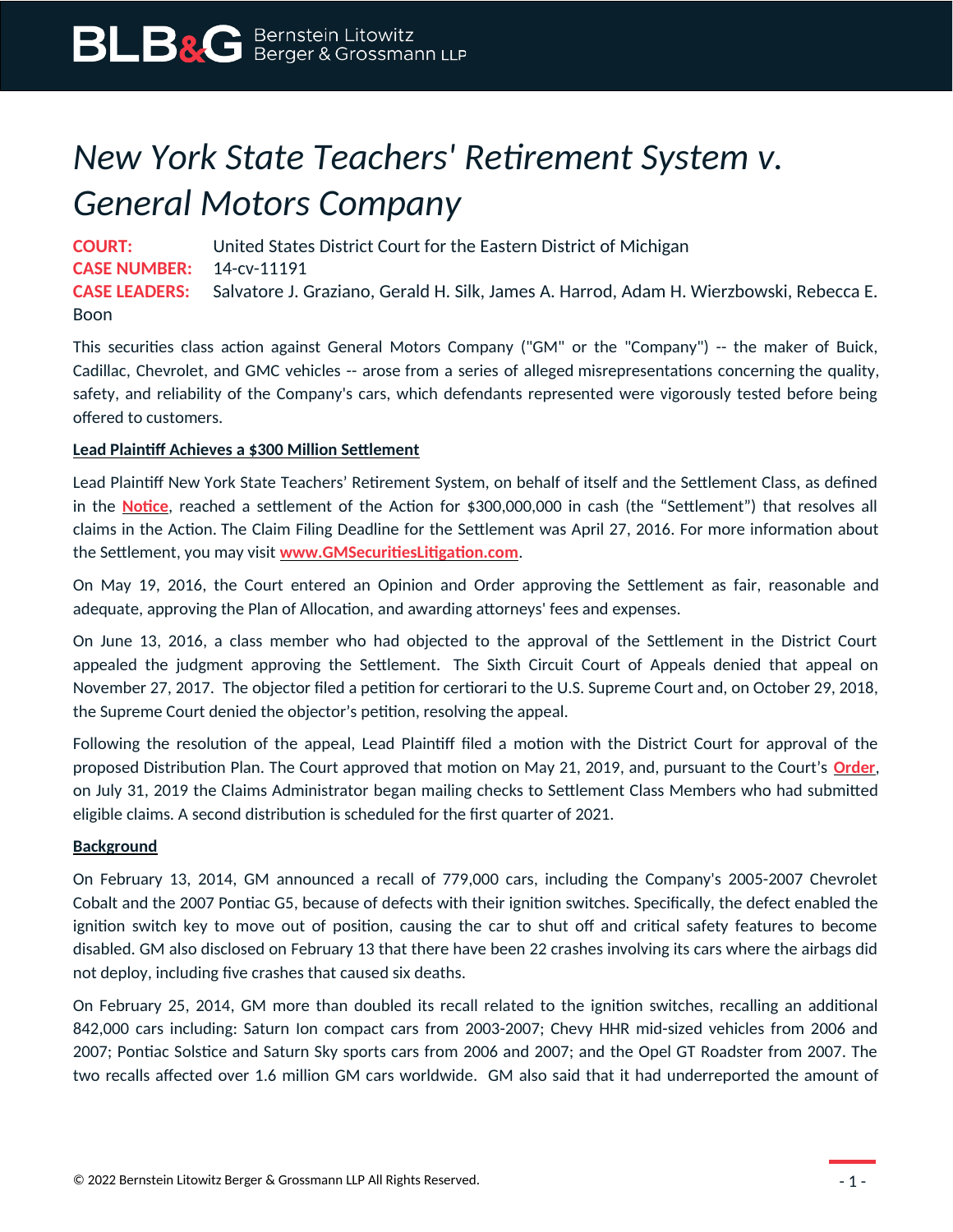

accidents and fatalities caused by its defective ignition switch when it first announced the recall, and that the problem actually caused 31 accidents including 13 fatalities.

Then, on March 11, 2014, the U.S. Justice Department, the U.S. Attorney for the Southern District of New York, as well as the U.S. Senate Committee on Commerce, Science and Transportation announced that they were investigating GM's handling of the ignition switch recall in order to determine whether the Company violated criminal or civil laws by failing to notify regulators about the switch failures. Further, the U.S. House of Representatives' Energy and Commerce Committee also asked GM CEO Mary Barra for documents and field reports related to the recall. These disclosures caused the price of GM stock to drop from \$37.09 per share to \$35.18 per share -- the largest one-day decline in more than two years -- and erased over \$2.4 billion in market capitalization.

On October 24, 2014, the Honorable Linda V. Parker appointed BLB&G's client the New York State Teachers' Retirement System as Lead Plaintiff and BLB&G as Lead Counsel for the Class. New York State Teachers' Retirement System proceeded to filed its Consolidated Class Action Complaint on January 15, 2015. After Defendants' motions to dismiss were fully briefed on July 10, 2015, Lead Plaintiff entered into the Settlement with Defendants and, on November 20, 2015, Judge Parker granted preliminary approval of the Settlement. The Court held a hearing on final approval of the Settlement on April 20, 2016 and entered an Opinion and Order approving the Settlement on May 19, 2016.

## **Case Documents**

- May 21, 2019 Order Approving Distribution Plan
- October 29, 2018 U.S. Supreme Court Order Denying Petition for Certiorari
- November 27, 2017 Sixth Circuit Order Affirming Judgment on Appeal
- May 23, 2016 Judgment Approving Class Action Settlement
- May 19, 2016 Opinion and Order Granting (1) Lead Plaintiff's Motion for Final Approval of Settlement and Approval of Plan Allocation and (2) Lead Plaintiff's Motion for Attorney Fees and Reimbursement of Litigation Expenses
- March 9, 2016 Declaration of Salvatore J. Graziano in Support of (I) Lead Plaintiff's Motion for Final Approval of Settlement and Plan of Allocation, and (II) Lead Counsel's Motion for an Award of Attorneys' Fees and Reimbursement of Litigation Expenses
- March 9, 2016 Lead Counsel's Motion for an Award of Attorneys' Fees and Reimbursement of Litigation Expenses
- March 9, 2016 Lead Plaintiff's Motion for Final Approval of Settlement and Approval of Plan of Allocation
- December 18, 2015 Notice of (I) Pendency of Class Action, Certification of Settlement Class, and Proposed Settlement; (II) Settlement Fairness Hearing; and (III) Motion for an Award of Attorneys' Fees and Reimbursement of Litigation Expenses
- November 11, 2015 Stipulation and Agreement of Settlement
- November 20, 2015 Preliminary Approval Order